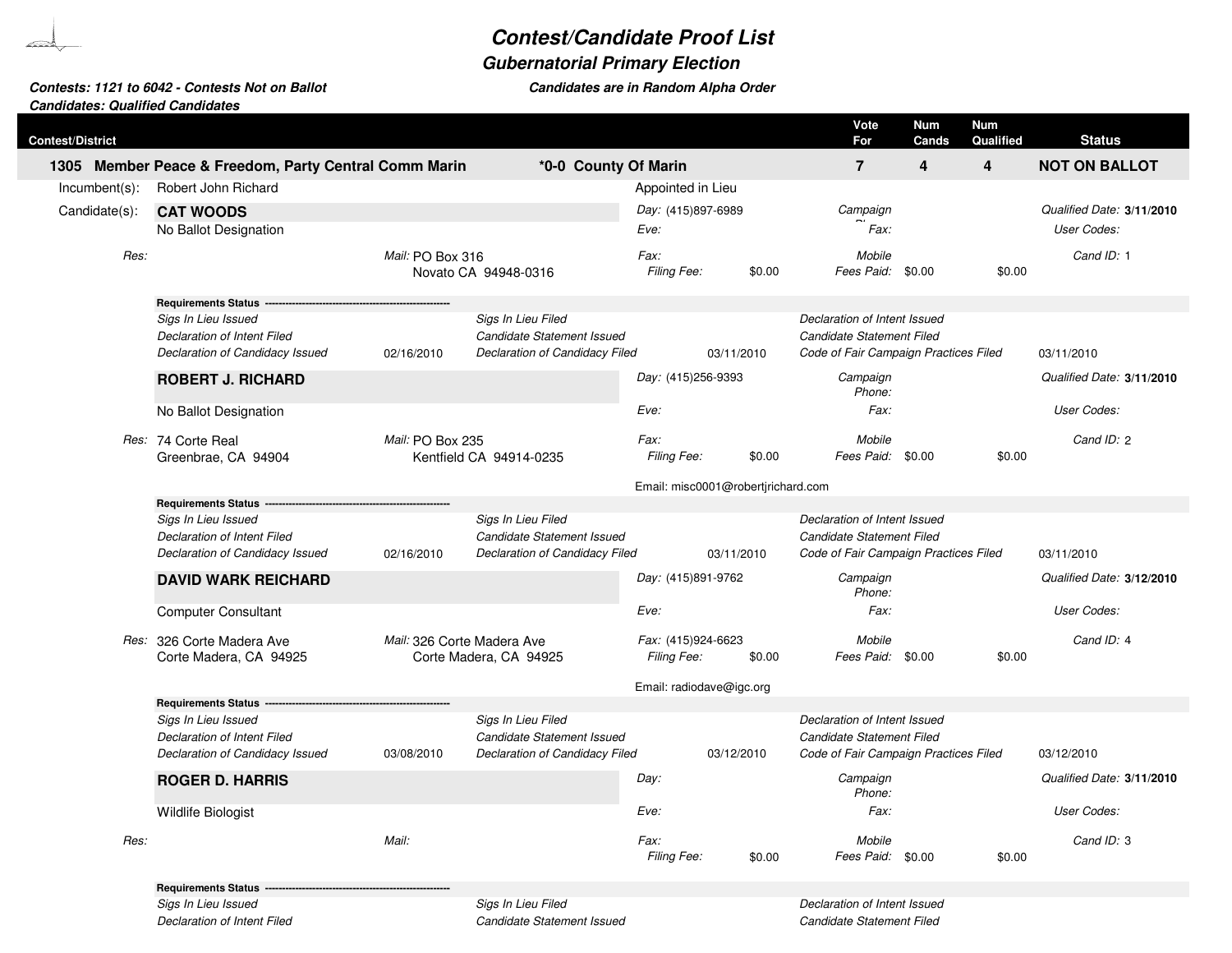Declaration of Candidacy Issued

02/22/2010

03/11/2010

Declaration of Candidacy Filed **COM** 03/11/2010 Code of Fair Campaign Practices Filed

03/11/2010

|                  | 1311 Member, Co Central Comm, 1st Sup. Dist. - Dem. DE |                           | *401-0 1st Supervisorial District                |                     |            | 5                                                         | 6      | 5      | <b>NOT ON BALLOT</b>      |
|------------------|--------------------------------------------------------|---------------------------|--------------------------------------------------|---------------------|------------|-----------------------------------------------------------|--------|--------|---------------------------|
| $Incumbent(s)$ : | Larry A Paul                                           |                           |                                                  | Elected             |            |                                                           |        |        |                           |
|                  | Regina Carey                                           |                           |                                                  | Elected             |            |                                                           |        |        |                           |
|                  | Greg Brockbank                                         |                           |                                                  | Elected             |            |                                                           |        |        |                           |
| 1311             | Member, Co Central Comm, 1st Sup. Dist. - Dem. DE      |                           | *401-0 1st Supervisorial District                |                     |            | 5                                                         | 6      | 5      | <b>NOT ON BALLOT</b>      |
| Incumbent(s):    | <b>Richard Foldenauer</b>                              |                           |                                                  | Elected             |            |                                                           |        |        |                           |
|                  | Paul M Cohen                                           |                           |                                                  | Elected             |            |                                                           |        |        |                           |
| Candidate(s):    | <b>RICHARD FOLDENAUER</b>                              |                           |                                                  | Day:                |            | Campaign                                                  |        |        | Qualified Date: 3/12/2010 |
|                  | Incumbent                                              |                           |                                                  | Eve:                |            | Fax:                                                      |        |        | User Codes:               |
|                  |                                                        |                           |                                                  |                     |            |                                                           |        |        |                           |
| Res:             |                                                        | Mail:                     |                                                  | Fax:<br>Filing Fee: | \$0.00     | Mobile<br>Fees Paid: \$0.00                               |        | \$0.00 | Cand ID: 6                |
|                  |                                                        |                           |                                                  |                     |            |                                                           |        |        |                           |
|                  | <b>Requirements Status</b>                             |                           |                                                  |                     |            |                                                           |        |        |                           |
|                  | Sigs In Lieu Issued<br>Declaration of Intent Filed     |                           | Sigs In Lieu Filed<br>Candidate Statement Issued |                     |            | Declaration of Intent Issued<br>Candidate Statement Filed |        |        |                           |
|                  | Declaration of Candidacy Issued                        | 03/05/2010                | Declaration of Candidacy Filed                   |                     | 03/12/2010 | Code of Fair Campaign Practices Filed                     |        |        | 03/12/2010                |
|                  |                                                        |                           |                                                  |                     |            |                                                           |        |        |                           |
|                  | <b>LARRY A. PAUL</b>                                   |                           |                                                  | Day: (415)922-9282  |            | Campaign<br>Phone:                                        |        |        | Qualified Date: 3/11/2010 |
|                  | Incumbent                                              |                           |                                                  | Eve:                |            | Fax:                                                      |        |        | User Codes:               |
|                  | Res: 1095 Las Ovejas Ave                               | Mail: 1095 Las Ovejas Ave |                                                  | Fax:                |            | Mobile                                                    |        |        | Cand ID: 3                |
|                  | San Rafael, CA 94903                                   |                           | San Rafael, CA 94903                             | Filing Fee:         | \$0.00     | Fees Paid:                                                | \$0.00 | \$0.00 |                           |
|                  | <b>Requirements Status</b>                             |                           |                                                  |                     |            |                                                           |        |        |                           |
|                  | Sigs In Lieu Issued                                    |                           | Sigs In Lieu Filed                               |                     |            | Declaration of Intent Issued                              |        |        |                           |
|                  | Declaration of Intent Filed                            |                           | Candidate Statement Issued                       |                     |            | Candidate Statement Filed                                 |        |        |                           |
|                  | Declaration of Candidacy Issued                        | 02/18/2010                | Declaration of Candidacy Filed                   |                     | 03/11/2010 | Code of Fair Campaign Practices Filed                     |        |        | 03/11/2010                |
|                  | <b>REGINA CAREY</b>                                    |                           |                                                  | Day: (415)261-5052  |            | Campaign<br>Phone:                                        |        |        | Qualified Date: 3/11/2010 |
|                  | Incumbent                                              |                           |                                                  | Eve:                |            | Fax:                                                      |        |        | User Codes:               |
| Res:             |                                                        | Mail: PO Box 2316         |                                                  | Fax:                |            | Mobile                                                    |        |        | Cand ID: 4                |
|                  |                                                        |                           | San Rafael CA 94912                              | Filing Fee:         | \$0.00     | Fees Paid:                                                | \$0.00 | \$0.00 |                           |
|                  |                                                        |                           |                                                  |                     |            |                                                           |        |        |                           |
|                  | <b>Requirements Status</b><br>Sigs In Lieu Issued      |                           | Sigs In Lieu Filed                               |                     |            | Declaration of Intent Issued                              |        |        |                           |
|                  | Declaration of Intent Filed                            |                           | Candidate Statement Issued                       |                     |            | Candidate Statement Filed                                 |        |        |                           |
|                  | Declaration of Candidacy Issued                        | 02/19/2010                | Declaration of Candidacy Filed                   |                     | 03/11/2010 | Code of Fair Campaign Practices Filed                     |        |        | 03/11/2010                |
|                  | <b>PAUL M. COHEN</b>                                   |                           |                                                  | Day: (415)300-0355  |            | Campaign<br>Phone:                                        |        |        | Qualified Date: 3/9/2010  |
|                  | Incumbent                                              |                           |                                                  | Eve:                |            | Fax:                                                      |        |        | User Codes:               |
|                  |                                                        |                           |                                                  |                     |            |                                                           |        |        |                           |
| Res:             |                                                        | Mail:                     |                                                  | Fax:<br>Filing Fee: | \$0.00     | Mobile<br>Fees Paid: \$0.00                               |        | \$0.00 | Cand ID: 2                |
|                  |                                                        |                           |                                                  |                     |            |                                                           |        |        |                           |
|                  | <b>Requirements Status -</b>                           |                           |                                                  |                     |            |                                                           |        |        |                           |
|                  | Sigs In Lieu Issued<br>Declaration of Intent Filed     |                           | Sigs In Lieu Filed<br>Candidate Statement Issued |                     |            | Declaration of Intent Issued<br>Candidate Statement Filed |        |        |                           |
|                  | Declaration of Candidacy Issued                        | 02/17/2010                | <b>Declaration of Candidacy Filed</b>            |                     | 03/08/2010 | Code of Fair Campaign Practices Filed                     |        |        | 03/08/2010                |
|                  |                                                        |                           |                                                  |                     |            |                                                           |        |        |                           |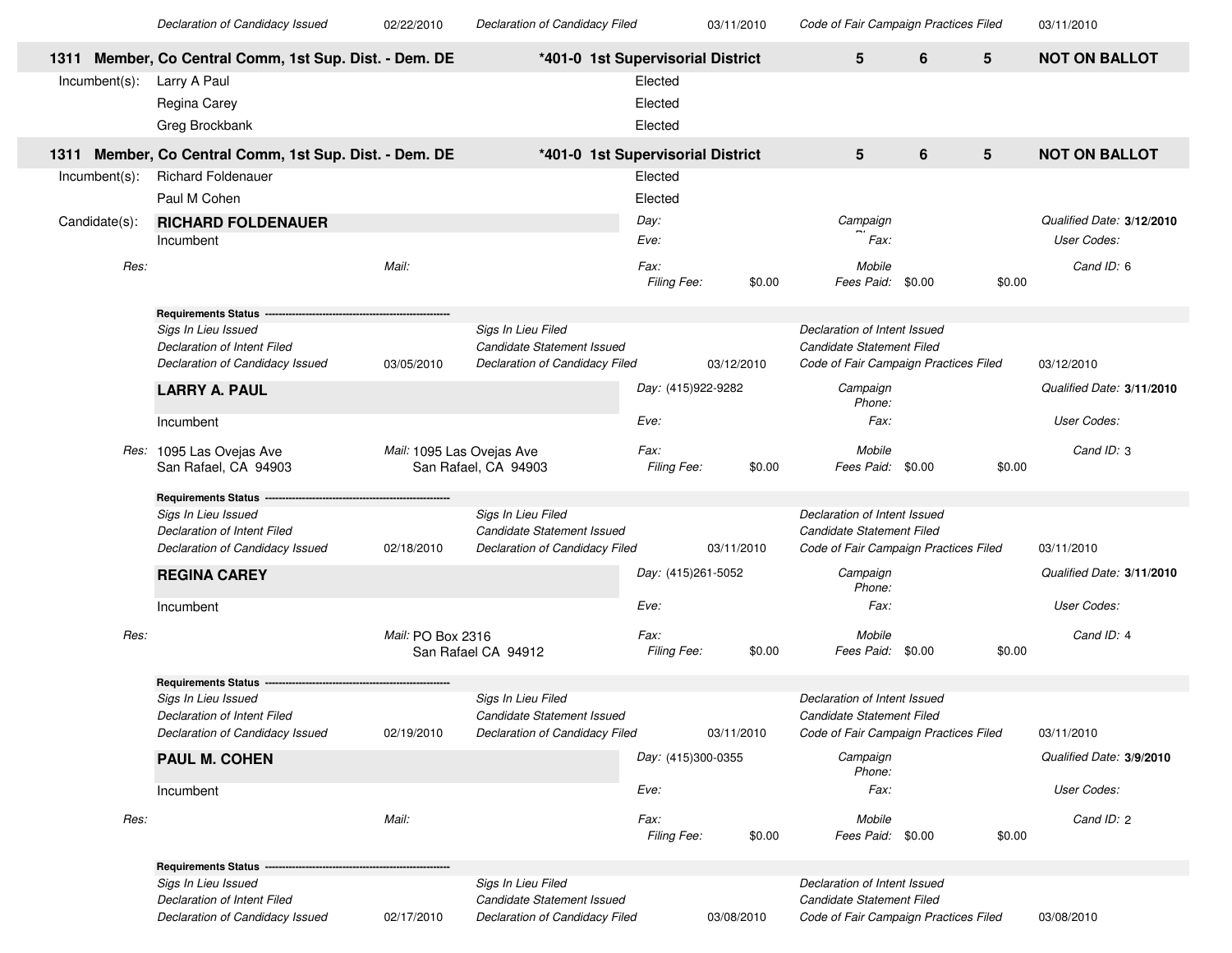|      |               | <b>ANDREW HYMAN</b>                                |                        |                                                                                    | Day:                 |            | Campaign<br>Phone:                                                                                        |        |        | Qualified Date: 3/12/2010 |
|------|---------------|----------------------------------------------------|------------------------|------------------------------------------------------------------------------------|----------------------|------------|-----------------------------------------------------------------------------------------------------------|--------|--------|---------------------------|
|      |               | <b>Teacher/Education Consultant</b>                |                        |                                                                                    | Eve:                 |            | Fax:                                                                                                      |        |        | User Codes:               |
|      | Res:          |                                                    | Mail:                  |                                                                                    | Fax:<br>Filing Fee:  | \$0.00     | Mobile<br>Fees Paid: \$0.00                                                                               |        | \$0.00 | Cand ID: 1                |
|      |               | <b>Requirements Status</b>                         |                        |                                                                                    |                      |            |                                                                                                           |        |        |                           |
|      |               | Sigs In Lieu Issued<br>Declaration of Intent Filed |                        | Sigs In Lieu Filed<br>Candidate Statement Issued                                   |                      |            | Declaration of Intent Issued<br><b>Candidate Statement Filed</b>                                          |        |        |                           |
|      |               | Declaration of Candidacy Issued                    | 02/17/2010             | Declaration of Candidacy Filed                                                     |                      | 03/12/2010 | Code of Fair Campaign Practices Filed                                                                     |        |        | 03/12/2010                |
| 1321 |               | Member, Co Central Comm, 2nd Sup. Dist. - Dem. DE  |                        | *402-0 2nd Supervisorial District                                                  |                      |            | 5                                                                                                         | 5      | 4      | <b>NOT ON BALLOT</b>      |
|      | Incumbent(s): | Eva Long                                           |                        |                                                                                    | Elected              |            |                                                                                                           |        |        |                           |
|      |               | Dotty E Le Mieux                                   |                        |                                                                                    | Elected              |            |                                                                                                           |        |        |                           |
| 1321 |               | Member, Co Central Comm, 2nd Sup. Dist. - Dem. DE  |                        | *402-0 2nd Supervisorial District                                                  |                      |            | 5                                                                                                         | 5      | 4      | <b>NOT ON BALLOT</b>      |
|      |               | Lynn Arias Bornstein                               |                        |                                                                                    | Elected              |            |                                                                                                           |        |        |                           |
|      |               | Robert D Casey                                     |                        |                                                                                    | Elected              |            |                                                                                                           |        |        |                           |
|      |               | Stephen Vincent Burdo                              |                        |                                                                                    | Appointed to Vacancy |            |                                                                                                           |        |        |                           |
|      | Candidate(s): | <b>EVA LONG</b>                                    |                        |                                                                                    | Day: (415)461-5099   |            | Campaign                                                                                                  |        |        | Qualified Date: 3/12/2010 |
|      |               | Incumbent                                          |                        |                                                                                    | Eve:                 |            | Fax:                                                                                                      |        |        | User Codes:               |
|      |               | Res: 248 N Almenar Dr<br>Greenbrae, CA 94904       | Mail: 248 N Almenar Dr | Greenbrae, CA 94904                                                                | Fax:<br>Filing Fee:  | \$0.00     | Mobile<br>Fees Paid:                                                                                      | \$0.00 | \$0.00 | Cand ID: 1                |
|      |               | <b>Requirements Status</b>                         |                        |                                                                                    |                      |            |                                                                                                           |        |        |                           |
|      |               | Sigs In Lieu Issued                                |                        | Sigs In Lieu Filed                                                                 |                      |            | Declaration of Intent Issued                                                                              |        |        |                           |
|      |               | Declaration of Intent Filed                        |                        | Candidate Statement Issued                                                         |                      |            | Candidate Statement Filed                                                                                 |        |        |                           |
|      |               | Declaration of Candidacy Issued                    | 02/16/2010             | Declaration of Candidacy Filed                                                     |                      | 03/12/2010 | Code of Fair Campaign Practices Filed                                                                     |        |        | 03/12/2010                |
|      |               | <b>DOTTY E. LE MIEUX</b>                           |                        |                                                                                    | Day: (415)485-1040   |            | Campaign<br>Phone:                                                                                        |        |        | Qualified Date: 3/12/2010 |
|      |               | Incumbent                                          |                        |                                                                                    | Eve:                 |            | Fax:                                                                                                      |        |        | User Codes:               |
|      | Res:          |                                                    | Mail:                  |                                                                                    | Fax:<br>Filing Fee:  | \$0.00     | Mobile<br>Fees Paid: \$0.00                                                                               |        | \$0.00 | Cand ID: 3                |
|      |               | <b>Requirements Status</b>                         |                        |                                                                                    |                      |            |                                                                                                           |        |        |                           |
|      |               | Sigs In Lieu Issued<br>Declaration of Intent Filed |                        | Sigs In Lieu Filed<br>Candidate Statement Issued                                   |                      |            | Declaration of Intent Issued<br><b>Candidate Statement Filed</b>                                          |        |        |                           |
|      |               | Declaration of Candidacy Issued                    | 03/04/2010             | Declaration of Candidacy Filed                                                     |                      | 03/12/2010 | Code of Fair Campaign Practices Filed                                                                     |        |        | 03/12/2010                |
|      |               | <b>ROBERT D. CASEY</b>                             |                        |                                                                                    | Day:                 |            | Campaign<br>Phone:                                                                                        |        |        | Qualified Date: 3/11/2010 |
|      |               | Incumbent                                          |                        |                                                                                    | Eve:                 |            | Fax:                                                                                                      |        |        | User Codes:               |
|      | Res:          |                                                    | Mail:                  |                                                                                    | Fax:<br>Filing Fee:  | \$0.00     | Mobile<br>Fees Paid: \$0.00                                                                               |        | \$0.00 | Cand ID: 2                |
|      |               | Requirements Status -                              |                        |                                                                                    |                      |            |                                                                                                           |        |        |                           |
|      |               | Sigs In Lieu Issued<br>Declaration of Intent Filed |                        | Sigs In Lieu Filed<br>Candidate Statement Issued<br>Declaration of Candidacy Filed |                      |            | Declaration of Intent Issued<br><b>Candidate Statement Filed</b><br>Code of Fair Campaign Practices Filed |        |        |                           |
|      |               | Declaration of Candidacy Issued                    | 03/11/2010             |                                                                                    |                      | 03/11/2010 |                                                                                                           |        |        | 03/11/2010                |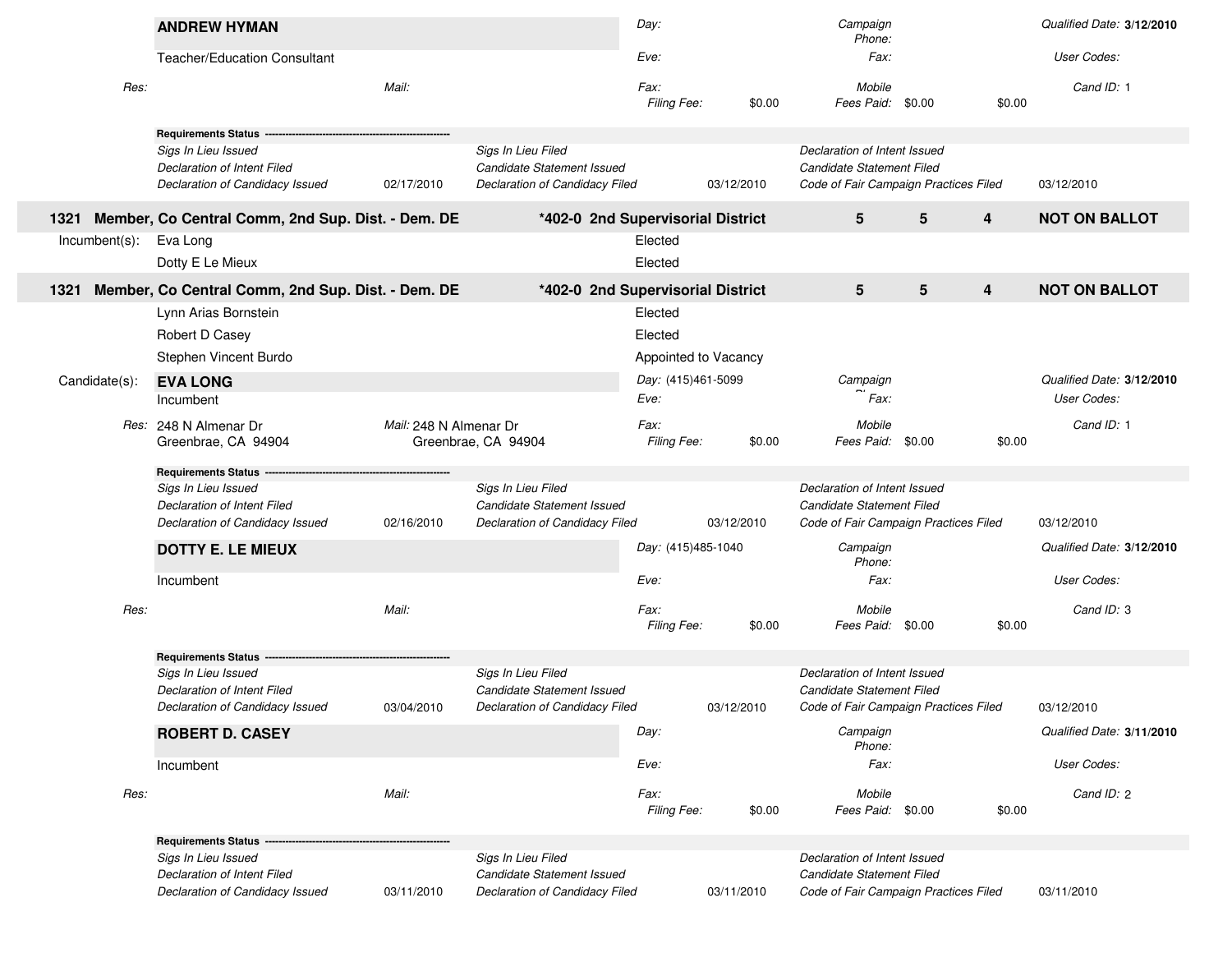|               | <b>FRANK EGGER</b>                                                                          |                                          |                                                  | Day: (415)456-6356                |            | Campaign<br>Phone:                                        |        |        | Qualified Date: 3/12/2010 |
|---------------|---------------------------------------------------------------------------------------------|------------------------------------------|--------------------------------------------------|-----------------------------------|------------|-----------------------------------------------------------|--------|--------|---------------------------|
|               | Non-Profit Board Member                                                                     |                                          |                                                  | Eve:                              |            | Fax:                                                      |        |        | User Codes:               |
|               | Res: 13 Meadow Way<br>Fairfax, CA 94930                                                     | Mail: 13 Meadow Way<br>Fairfax, CA 94930 |                                                  | Fax: (415)456-6701<br>Filing Fee: | \$0.00     | Mobile<br>Fees Paid:                                      | \$0.00 | \$0.00 | Cand ID: 5                |
|               | <b>Requirements Status</b>                                                                  |                                          |                                                  | Email: fegger@pacbell.net         |            |                                                           |        |        |                           |
|               | Sigs In Lieu Issued                                                                         |                                          | Sigs In Lieu Filed                               |                                   |            | Declaration of Intent Issued                              |        |        |                           |
|               | Declaration of Intent Filed                                                                 |                                          | Candidate Statement Issued                       |                                   |            | Candidate Statement Filed                                 |        |        |                           |
|               | Declaration of Candidacy Issued                                                             | 03/05/2010                               | Declaration of Candidacy Filed                   |                                   | 03/12/2010 | Code of Fair Campaign Practices Filed                     |        |        |                           |
|               | 1322 Member, Co Central Comm, 2nd Sup. Dist. - Rep. RE                                      |                                          | *402-0 2nd Supervisorial District                |                                   |            | 5                                                         | 5      | 5      | <b>NOT ON BALLOT</b>      |
| Incumbent(s): | Morgan Kelley                                                                               |                                          |                                                  | Elected                           |            |                                                           |        |        |                           |
|               | Vic Canby                                                                                   |                                          |                                                  | Elected                           |            |                                                           |        |        |                           |
|               | Karen Marie Molden                                                                          |                                          |                                                  | Appointed to Vacancy              |            |                                                           |        |        |                           |
|               | Kevin William Krick                                                                         |                                          |                                                  | Elected                           |            |                                                           |        |        |                           |
|               | George Hall Buckle                                                                          |                                          |                                                  | Elected                           |            |                                                           |        |        |                           |
|               | Partisan COUNTY COMMITTEE Member, County Central Committee 2nd Supervisorial District - Rep |                                          |                                                  |                                   |            |                                                           |        |        |                           |
|               |                                                                                             |                                          |                                                  |                                   |            |                                                           |        |        |                           |
|               | 1322 Member, Co Central Comm, 2nd Sup. Dist. - Rep. RE                                      |                                          |                                                  |                                   |            | 5                                                         | 5      | 5      | <b>NOT ON BALLOT</b>      |
| Candidate(s): | <b>GEORGE BUCKLE</b>                                                                        |                                          |                                                  | Day: (415)485-2921                |            | Campaign                                                  |        |        | Qualified Date: 3/1/2010  |
|               | Incumbent                                                                                   |                                          |                                                  | Eve:                              |            | Fax:                                                      |        |        | User Codes:               |
|               | Res: 44 Indian Rock Ct<br>San Anselmo, CA 94960                                             | Mail: 44 Indian Rock Ct                  | San Anselmo, CA 94960                            | Fax: (415)485-2906<br>Filing Fee: | \$0.00     | Mobile<br>Fees Paid:                                      | \$0.00 | \$0.00 | Cand ID: 1                |
|               |                                                                                             |                                          |                                                  | Email: gbuckle08@comcast.net      |            |                                                           |        |        |                           |
|               | Requirements Status ---                                                                     |                                          |                                                  |                                   |            |                                                           |        |        |                           |
|               | Sigs In Lieu Issued<br>Declaration of Intent Filed                                          |                                          | Sigs In Lieu Filed<br>Candidate Statement Issued |                                   |            | Declaration of Intent Issued<br>Candidate Statement Filed |        |        |                           |
|               | Declaration of Candidacy Issued                                                             | 02/16/2010                               | Declaration of Candidacy Filed                   |                                   | 03/01/2010 | Code of Fair Campaign Practices Filed                     |        |        | 03/01/2010                |
|               |                                                                                             |                                          |                                                  | Day: (415)453-3815                |            | Campaign                                                  |        |        | Qualified Date: 3/5/2010  |
|               | <b>VIC CANBY</b>                                                                            |                                          |                                                  |                                   |            | Phone:                                                    |        |        |                           |
|               | Incumbent                                                                                   |                                          |                                                  | Eve:                              |            | Fax:                                                      |        |        | User Codes:               |
|               | Res: 22 Crescent Ln                                                                         | Mail: 22 Crescent Ln                     |                                                  | Fax:                              |            | Mobile                                                    |        |        | Cand ID: 2                |
|               | San Anselmo, CA 94960                                                                       |                                          | San Anselmo, CA 94960                            | Filing Fee:                       | \$0.00     | Fees Paid:                                                | \$0.00 | \$0.00 |                           |
|               | Requirements Status ------                                                                  |                                          |                                                  |                                   |            |                                                           |        |        |                           |
|               | Sigs In Lieu Issued                                                                         |                                          | Sigs In Lieu Filed                               |                                   |            | Declaration of Intent Issued                              |        |        |                           |
|               | Declaration of Intent Filed                                                                 |                                          | Candidate Statement Issued                       |                                   |            | Candidate Statement Filed                                 |        |        |                           |
|               | Declaration of Candidacy Issued                                                             | 02/16/2010                               | Declaration of Candidacy Filed                   |                                   | 03/05/2010 | Code of Fair Campaign Practices Filed                     |        |        | 03/05/2010                |
|               | <b>KAREN MOLDEN</b>                                                                         |                                          |                                                  | Day: (415)902-6200                |            | Campaign<br>Phone:                                        |        |        | Qualified Date: 3/4/2010  |
|               | Appointed Incumbent                                                                         |                                          |                                                  | Eve:                              |            | Fax:                                                      |        |        | User Codes:               |
| Res:          |                                                                                             | Mail:                                    |                                                  | Fax:                              |            | Mobile                                                    |        |        | Cand ID: 5                |
|               |                                                                                             |                                          |                                                  | <b>Filing Fee:</b>                | \$0.00     | Fees Paid:                                                | \$0.00 | \$0.00 |                           |

**Requirements Status** -

Sigs In Lieu Issued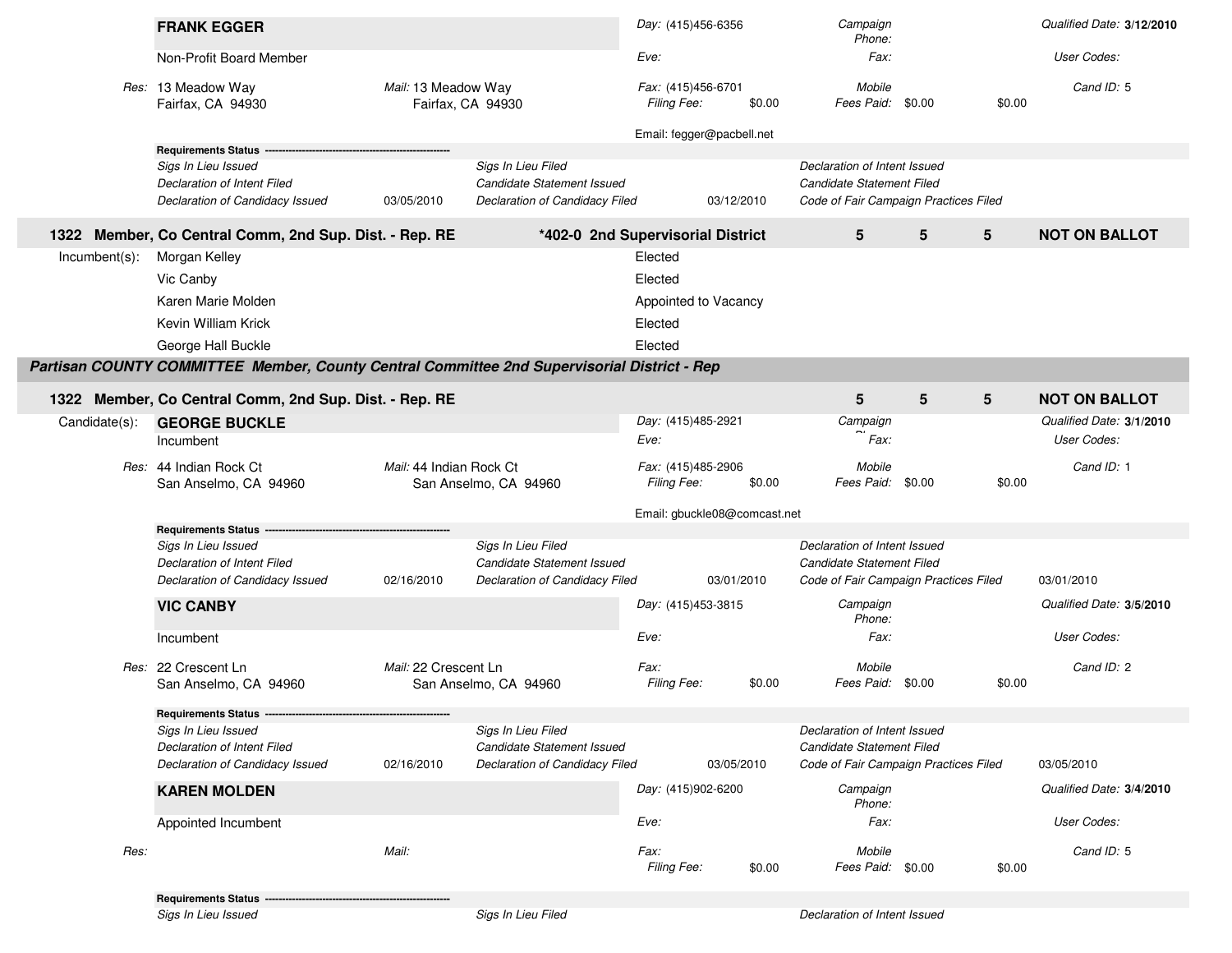|               | Declaration of Intent Filed<br>Declaration of Candidacy Issued                        | 02/23/2010 | Candidate Statement Issued<br>Declaration of Candidacy Filed                       |                            | 03/04/2010 | Candidate Statement Filed<br>Code of Fair Campaign Practices Filed                                 |                  |        | 03/04/2010                               |
|---------------|---------------------------------------------------------------------------------------|------------|------------------------------------------------------------------------------------|----------------------------|------------|----------------------------------------------------------------------------------------------------|------------------|--------|------------------------------------------|
|               | <b>KEVIN KRICK</b>                                                                    |            |                                                                                    | Day:                       |            | Campaign<br>Phone:                                                                                 |                  |        | Qualified Date: 3/4/2010                 |
|               | Incumbent                                                                             |            |                                                                                    | Eve:                       |            | Fax:                                                                                               |                  |        | User Codes:                              |
| Res:          |                                                                                       | Mail:      |                                                                                    | Fax:<br>Filing Fee:        | \$0.00     | Mobile<br>Fees Paid:                                                                               | \$0.00           | \$0.00 | Cand ID: 4                               |
|               | <b>Requirements Status</b>                                                            |            |                                                                                    |                            |            |                                                                                                    |                  |        |                                          |
|               | Sigs In Lieu Issued<br>Declaration of Intent Filed                                    |            | Sigs In Lieu Filed<br>Candidate Statement Issued                                   |                            |            | Declaration of Intent Issued<br>Candidate Statement Filed                                          |                  |        |                                          |
|               | Declaration of Candidacy Issued                                                       | 02/23/2010 | Declaration of Candidacy Filed                                                     |                            | 03/04/2010 | Code of Fair Campaign Practices Filed                                                              |                  |        | 03/04/2010                               |
|               | <b>MORGAN KELLEY</b>                                                                  |            |                                                                                    | Day: (415)454-0600         |            | Campaign<br>Phone:                                                                                 |                  |        | Qualified Date: 3/3/2010                 |
|               | Incumbent                                                                             |            |                                                                                    | Eve:                       |            | Fax:                                                                                               |                  |        | User Codes:                              |
| Res:          |                                                                                       | Mail:      |                                                                                    | Fax:<br>Filing Fee:        | \$0.00     | Mobile<br>Fees Paid: \$0.00                                                                        |                  | \$0.00 | Cand ID: 3                               |
|               | <b>Requirements Status</b>                                                            |            |                                                                                    |                            |            |                                                                                                    |                  |        |                                          |
|               | Sigs In Lieu Issued<br>Declaration of Intent Filed<br>Declaration of Candidacy Issued | 02/19/2010 | Sigs In Lieu Filed<br>Candidate Statement Issued<br>Declaration of Candidacy Filed |                            | 03/03/2010 | Declaration of Intent Issued<br>Candidate Statement Filed<br>Code of Fair Campaign Practices Filed |                  |        | 03/03/2010                               |
|               | 1332 Member, Co Central Comm, 3rd Sup. Dist. - Rep. RE                                |            | *403-0 3rd Supervisorial District                                                  |                            |            | ${\bf 5}$                                                                                          | 6                | 5      | <b>NOT ON BALLOT</b>                     |
|               | Sue Anne Campbell                                                                     |            |                                                                                    | Elected                    |            |                                                                                                    |                  |        |                                          |
| Incumbent(s): |                                                                                       |            |                                                                                    |                            |            |                                                                                                    |                  |        |                                          |
|               | 1332 Member, Co Central Comm, 3rd Sup. Dist. - Rep. RE                                |            | *403-0 3rd Supervisorial District                                                  |                            |            | ${\bf 5}$                                                                                          | $\boldsymbol{6}$ | 5      | <b>NOT ON BALLOT</b>                     |
| Incumbent(s): | Stephanie Lea Witt                                                                    |            |                                                                                    | Elected                    |            |                                                                                                    |                  |        |                                          |
|               | Thomas B Myskowski                                                                    |            |                                                                                    | Appointed to Vacancy       |            |                                                                                                    |                  |        |                                          |
|               | Cynthia Batt                                                                          |            |                                                                                    | Appointed to Vacancy       |            |                                                                                                    |                  |        |                                          |
|               | Carolyn F Patrick                                                                     |            |                                                                                    | Elected                    |            |                                                                                                    |                  |        |                                          |
| Candidate(s): | <b>CYNTHIA BATT</b><br><b>Small Business Owner</b>                                    |            |                                                                                    | Day: (415)435-4007<br>Eve: |            | Campaign<br>Fax:                                                                                   |                  |        | Qualified Date: 3/11/2010<br>User Codes: |
| Res:          |                                                                                       | Mail:      |                                                                                    | Fax:                       |            | Mobile                                                                                             |                  |        | Cand ID: 1                               |
|               |                                                                                       |            |                                                                                    | Filing Fee:                | \$0.00     | Fees Paid:                                                                                         | \$0.00           | \$0.00 |                                          |
|               | Requirements Status -                                                                 |            |                                                                                    |                            |            |                                                                                                    |                  |        |                                          |
|               | Sigs In Lieu Issued                                                                   |            | Sigs In Lieu Filed                                                                 |                            |            | Declaration of Intent Issued                                                                       |                  |        |                                          |
|               | Declaration of Intent Filed<br>Declaration of Candidacy Issued                        | 02/16/2010 | Candidate Statement Issued<br>Declaration of Candidacy Filed                       |                            | 03/10/2010 | Candidate Statement Filed<br>Code of Fair Campaign Practices Filed                                 |                  |        | 03/10/2010                               |
|               | <b>STEPHANIE WITT</b>                                                                 |            |                                                                                    | Day:                       |            | Campaign<br>Phone:                                                                                 |                  |        | Qualified Date: 3/10/2010                |
|               | Incumbent                                                                             |            |                                                                                    | Eve:                       |            | Fax:                                                                                               |                  |        | User Codes:                              |
| Res:          |                                                                                       | Mail:      |                                                                                    | Fax:<br>Filing Fee:        | \$0.00     | Mobile<br>Fees Paid: \$0.00                                                                        |                  | \$0.00 | Cand ID: 2                               |
|               | <b>Requirements Status</b>                                                            |            |                                                                                    |                            |            |                                                                                                    |                  |        |                                          |
|               | Sigs In Lieu Issued<br>Declaration of Intent Filed                                    |            | Sigs In Lieu Filed<br>Candidate Statement Issued                                   |                            |            | Declaration of Intent Issued<br>Candidate Statement Filed                                          |                  |        |                                          |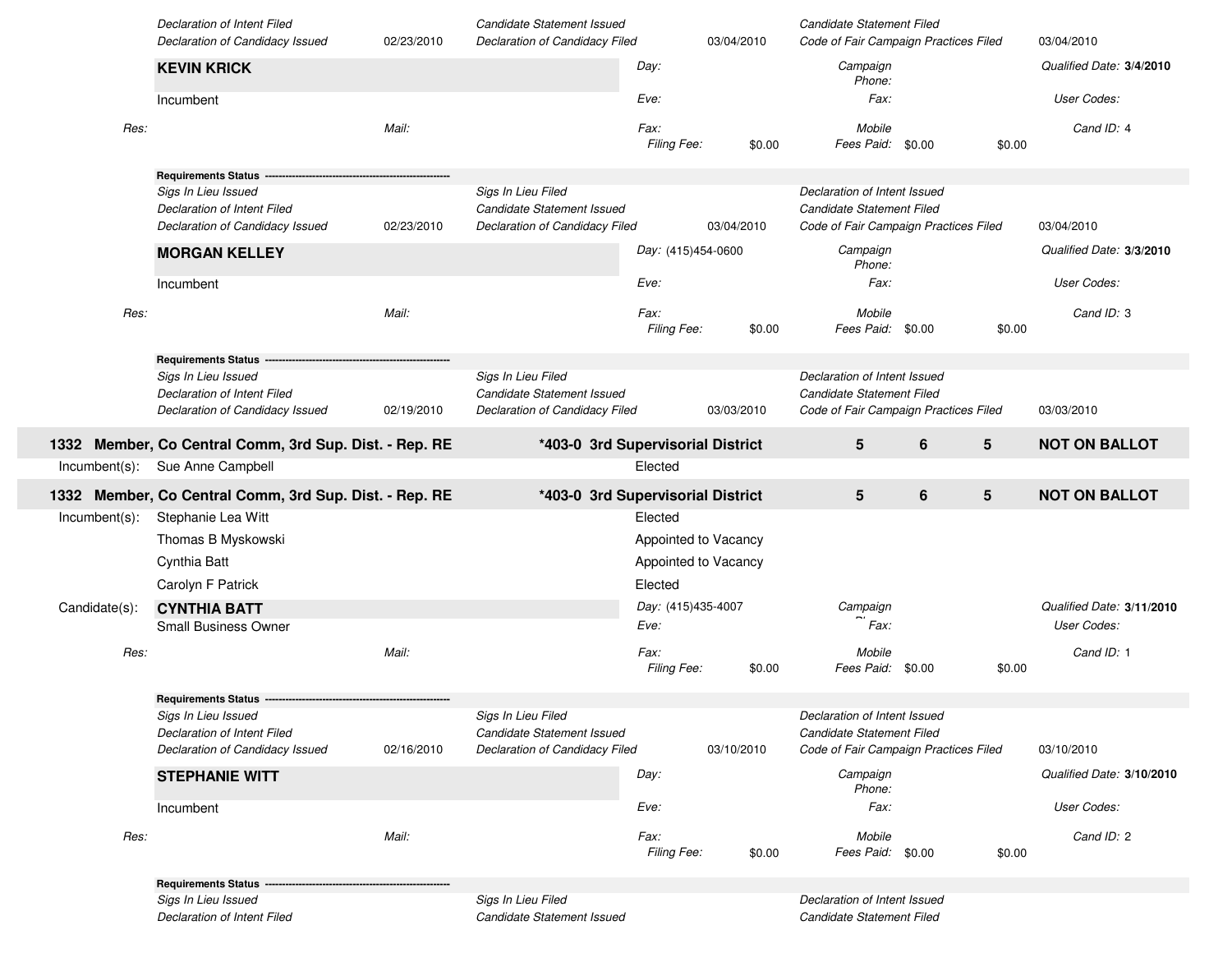|                  | Declaration of Candidacy Issued                                | 02/16/2010                             | Declaration of Candidacy Filed                               |                             | 03/10/2010 | Code of Fair Campaign Practices Filed                              |        |                | 03/10/2010                |
|------------------|----------------------------------------------------------------|----------------------------------------|--------------------------------------------------------------|-----------------------------|------------|--------------------------------------------------------------------|--------|----------------|---------------------------|
|                  | <b>CAROLYN F. PATRICK</b>                                      |                                        |                                                              | Day:                        |            | Campaign<br>Phone:                                                 |        |                | Qualified Date: 3/9/2010  |
|                  | Incumbent                                                      |                                        |                                                              | Eve:                        |            | Fax:                                                               |        |                | User Codes:               |
| Res:             |                                                                | Mail:                                  |                                                              | Fax:<br>Filing Fee:         | \$0.00     | Mobile<br>Fees Paid:                                               | \$0.00 | \$0.00         | Cand ID: 5                |
|                  | <b>Requirements Status</b>                                     |                                        |                                                              |                             |            |                                                                    |        |                |                           |
|                  | Sigs In Lieu Issued                                            |                                        | Sigs In Lieu Filed                                           |                             |            | Declaration of Intent Issued                                       |        |                |                           |
|                  | Declaration of Intent Filed                                    |                                        | Candidate Statement Issued                                   |                             |            | Candidate Statement Filed                                          |        |                |                           |
|                  | Declaration of Candidacy Issued                                | 02/03/2100                             | Declaration of Candidacy Filed                               |                             | 03/09/2010 | Code of Fair Campaign Practices Filed                              |        |                | 03/09/2010                |
|                  | <b>SUE A. CAMPBELL</b>                                         |                                        |                                                              | Day: (415)383-1351          |            | Campaign<br>Phone:                                                 |        |                | Qualified Date: 3/11/2010 |
|                  | Incumbent                                                      |                                        |                                                              | Eve:                        |            | Fax:                                                               |        |                | User Codes:               |
| Res:             |                                                                | Mail:                                  |                                                              | Fax:<br>Filing Fee:         | \$0.00     | Mobile<br>Fees Paid: \$0.00                                        |        | \$0.00         | Cand ID: 6                |
|                  | <b>Requirements Status</b>                                     |                                        |                                                              |                             |            |                                                                    |        |                |                           |
|                  | Sigs In Lieu Issued                                            |                                        | Sigs In Lieu Filed                                           |                             |            | Declaration of Intent Issued                                       |        |                |                           |
|                  | Declaration of Intent Filed                                    |                                        | Candidate Statement Issued                                   |                             |            | Candidate Statement Filed                                          |        |                |                           |
|                  | Declaration of Candidacy Issued                                | 02/23/2010                             | Declaration of Candidacy Filed                               |                             | 03/11/2010 | Code of Fair Campaign Practices Filed                              |        |                | 03/11/2010                |
|                  | <b>THOMAS B. MYSKOWSKI</b>                                     |                                        |                                                              | Day:                        |            | Campaign<br>Phone:                                                 |        |                | Qualified Date: 3/9/2010  |
|                  | Incumbent                                                      |                                        |                                                              | Eve:                        |            | Fax:                                                               |        |                | User Codes:               |
|                  |                                                                |                                        |                                                              |                             |            |                                                                    |        |                |                           |
| Res:             |                                                                | Mail:                                  |                                                              | Fax:<br>Filing Fee:         | \$0.00     | Mobile<br>Fees Paid: \$0.00                                        |        | \$0.00         | Cand ID: 4                |
|                  | <b>Requirements Status</b>                                     |                                        |                                                              |                             |            |                                                                    |        |                |                           |
|                  | Sigs In Lieu Issued                                            |                                        | Sigs In Lieu Filed                                           |                             |            | Declaration of Intent Issued                                       |        |                |                           |
|                  | Declaration of Intent Filed                                    |                                        | Candidate Statement Issued                                   |                             |            | Candidate Statement Filed                                          |        |                |                           |
|                  | Declaration of Candidacy Issued                                | 02/17/2010                             | Declaration of Candidacy Filed                               |                             | 03/09/2010 | Code of Fair Campaign Practices Filed                              |        |                | 03/09/2010                |
|                  |                                                                |                                        |                                                              |                             |            |                                                                    |        |                |                           |
|                  | 1341 Member, Co Central Comm, 4th Sup. Dist. - Dem. DE         |                                        | *404-0 4th Supervisorial District                            |                             |            | 4                                                                  | 3      | $\overline{2}$ | <b>NOT ON BALLOT</b>      |
| $Incumbent(s)$ : | Ann Thomas                                                     |                                        |                                                              | Elected                     |            |                                                                    |        |                |                           |
|                  | Yvonne Sandra Bush                                             |                                        |                                                              | Elected                     |            |                                                                    |        |                |                           |
|                  | Jesse Alvarez                                                  |                                        |                                                              | Elected                     |            |                                                                    |        |                |                           |
|                  | Paul Andrew Apffel                                             |                                        |                                                              | Elected                     |            |                                                                    |        |                |                           |
|                  |                                                                |                                        |                                                              | Day: (415)233-1284          |            | Campaign                                                           |        |                | Qualified Date: 3/12/2010 |
| Candidate(s):    | <b>THOMAS PIERCE</b><br>Retired Chemist/QA                     |                                        |                                                              | Eve:                        |            | Fax:                                                               |        |                | User Codes:               |
|                  |                                                                |                                        |                                                              | <i>Fax:</i>                 |            | Mobile                                                             |        |                | Cand ID: 3                |
|                  | Res: 55 Daryl Ave<br>Novato, CA 94947                          | Mail: 55 Daryl Ave<br>Novato, CA 94947 |                                                              | Filing Fee:                 | \$0.00     | Fees Paid: \$0.00                                                  |        | \$0.00         |                           |
|                  |                                                                |                                        |                                                              |                             |            |                                                                    |        |                |                           |
|                  | <b>Requirements Status</b>                                     |                                        |                                                              | Email: te_dpierce@yahoo.com |            |                                                                    |        |                |                           |
|                  | Sigs In Lieu Issued                                            |                                        | Sigs In Lieu Filed                                           |                             |            | Declaration of Intent Issued                                       |        |                |                           |
|                  | Declaration of Intent Filed<br>Declaration of Candidacy Issued | 03/05/2010                             | Candidate Statement Issued<br>Declaration of Candidacy Filed |                             | 03/12/2010 | Candidate Statement Filed<br>Code of Fair Campaign Practices Filed |        |                | 03/12/2010                |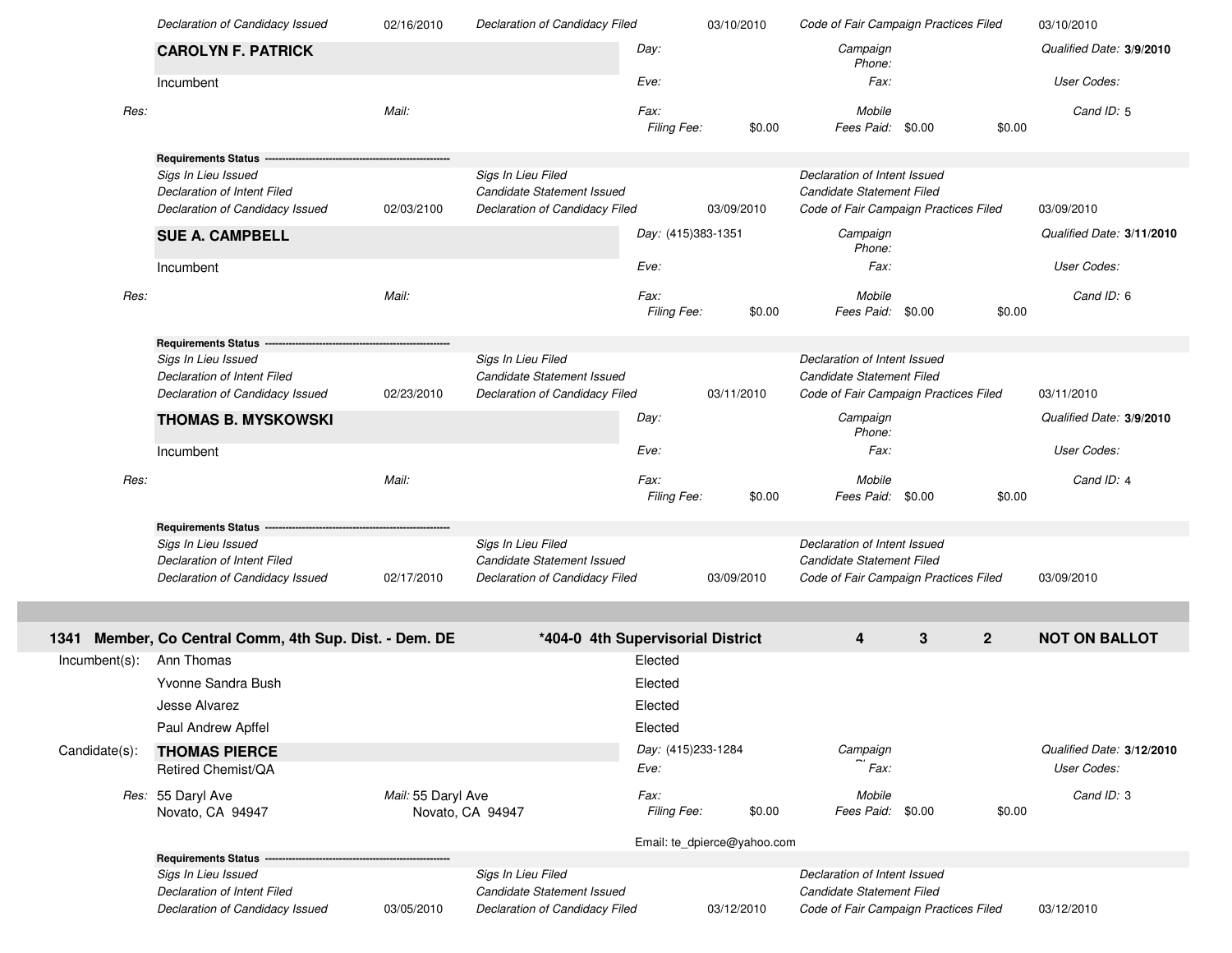|               | <b>PAUL APFFEL</b>                                                    |                    |                                                              | Day:               |            | Campaign<br>Phone:                                                 |                         |                | Qualified Date: 3/12/2010 |
|---------------|-----------------------------------------------------------------------|--------------------|--------------------------------------------------------------|--------------------|------------|--------------------------------------------------------------------|-------------------------|----------------|---------------------------|
|               | Incumbent                                                             |                    |                                                              | Eve:               |            | Fax:                                                               |                         |                | User Codes:               |
| Res:          |                                                                       | Mail:              |                                                              | Fax:               |            | Mobile                                                             |                         |                | Cand ID: 1                |
|               |                                                                       |                    |                                                              | Filing Fee:        | \$0.00     | Fees Paid: \$0.00                                                  |                         | \$0.00         |                           |
|               | <b>Requirements Status</b>                                            |                    |                                                              |                    |            |                                                                    |                         |                |                           |
|               | Sigs In Lieu Issued                                                   |                    | Sigs In Lieu Filed                                           |                    |            | Declaration of Intent Issued                                       |                         |                |                           |
|               | Declaration of Intent Filed<br>Declaration of Candidacy Issued        | 02/19/2010         | Candidate Statement Issued<br>Declaration of Candidacy Filed |                    | 03/12/2010 | Candidate Statement Filed<br>Code of Fair Campaign Practices Filed |                         |                | 03/12/2010                |
| 1342          | Member, Co Central Comm, 4th Sup. Dist. - Rep. RE                     |                    | *404-0 4th Supervisorial District                            |                    |            | 3                                                                  | $\overline{\mathbf{4}}$ | 2 <sup>1</sup> | <b>NOT ON BALLOT</b>      |
| Incumbent(s): | Robert Marshall Figari                                                |                    |                                                              | Elected            |            |                                                                    |                         |                |                           |
|               | <b>Michael Hartnett</b>                                               |                    |                                                              | Elected            |            |                                                                    |                         |                |                           |
|               | <b>Wayne Conroy</b>                                                   |                    |                                                              | Elected            |            |                                                                    |                         |                |                           |
| Candidate(s): | <b>CATHERINE P. BRAGG</b>                                             |                    |                                                              | Day:               |            | Campaign                                                           |                         |                | Qualified Date: 3/11/2010 |
|               | Small Business Owner                                                  |                    |                                                              | Eve:               |            | Fax:                                                               |                         |                | User Codes:               |
| Res:          |                                                                       | Mail:              |                                                              | Fax:               |            | Mobile                                                             |                         |                | Cand ID: 4                |
|               |                                                                       |                    |                                                              | Filing Fee:        | \$0.00     | Fees Paid:                                                         | \$0.00                  | \$0.00         |                           |
|               | <b>Requirements Status -</b>                                          |                    |                                                              |                    |            |                                                                    |                         |                |                           |
|               | Sigs In Lieu Issued                                                   |                    | Sigs In Lieu Filed                                           |                    |            | Declaration of Intent Issued                                       |                         |                |                           |
|               | Declaration of Intent Filed                                           |                    | Candidate Statement Issued                                   |                    |            | Candidate Statement Filed                                          |                         |                |                           |
|               | Declaration of Candidacy Issued                                       | 03/08/2010         | Declaration of Candidacy Filed                               |                    | 03/11/2010 | Code of Fair Campaign Practices Filed                              |                         |                | 03/11/2010                |
|               | <b>MICHAEL HARTNETT</b>                                               |                    |                                                              | Day:               |            | Campaign<br>Phone:                                                 |                         |                | Qualified Date: 3/12/2010 |
|               | Incumbent                                                             |                    |                                                              | Eve:               |            | Fax:                                                               |                         |                | User Codes:               |
| Res:          |                                                                       | Mail:              |                                                              | Fax:               |            | Mobile                                                             |                         |                | Cand ID: 1                |
|               |                                                                       |                    |                                                              | Filing Fee:        | \$0.00     | Fees Paid:                                                         | \$0.00                  | \$0.00         |                           |
|               | <b>Requirements Status -</b>                                          |                    |                                                              |                    |            |                                                                    |                         |                |                           |
|               | Sigs In Lieu Issued                                                   |                    | Sigs In Lieu Filed                                           |                    |            | Declaration of Intent Issued                                       |                         |                |                           |
|               | <b>Declaration of Intent Filed</b><br>Declaration of Candidacy Issued |                    | Candidate Statement Issued                                   |                    |            | Candidate Statement Filed                                          |                         |                |                           |
|               |                                                                       | 02/19/2010         | Declaration of Candidacy Filed                               |                    | 03/12/2010 | Code of Fair Campaign Practices Filed                              |                         |                | 03/12/2010                |
| 1350          | Member, Co Central Comm, 1st Sup. Dist. - Aip AIP                     |                    | *401-0 1st Supervisorial District                            |                    |            | 5                                                                  | $\mathbf{0}$            | $\mathbf 0$    | <b>NOT ON BALLOT</b>      |
| Incumbent(s): |                                                                       |                    |                                                              |                    |            |                                                                    |                         |                |                           |
|               | 1351 Member, Co Central Comm, 5th Sup. Dist. - Dem. DE                |                    | *405-0 5th Supervisorial District                            |                    |            | 4                                                                  | $\overline{7}$          | 4              | <b>NOT ON BALLOT</b>      |
| Incumbent(s): | Suzanne Seear Brown Crow                                              |                    |                                                              | Elected            |            |                                                                    |                         |                |                           |
|               | Barbara L Matas                                                       |                    |                                                              | Elected            |            |                                                                    |                         |                |                           |
|               | Marisa Antonette Alvarez                                              |                    |                                                              | Elected            |            |                                                                    |                         |                |                           |
|               | Peter Jay Tiernan                                                     |                    |                                                              | Elected            |            |                                                                    |                         |                |                           |
| Candidate(s): | <b>PETER TIERNAN</b>                                                  |                    |                                                              | Day: (415)897-0429 |            | Campaign                                                           |                         |                | Qualified Date: 3/11/2010 |
|               | Incumbent                                                             |                    |                                                              | Eve:               |            | Fax:                                                               |                         |                | User Codes:               |
|               | Res: 53 Queva Vis                                                     | Mail: 53 Queva Vis |                                                              | Fax:               |            | Mobile                                                             |                         |                | Cand ID: 8                |
|               | Novato, CA 94947                                                      | Novato, CA 94947   |                                                              | Filing Fee:        | \$0.00     | Fees Paid: \$0.00                                                  |                         | \$0.00         |                           |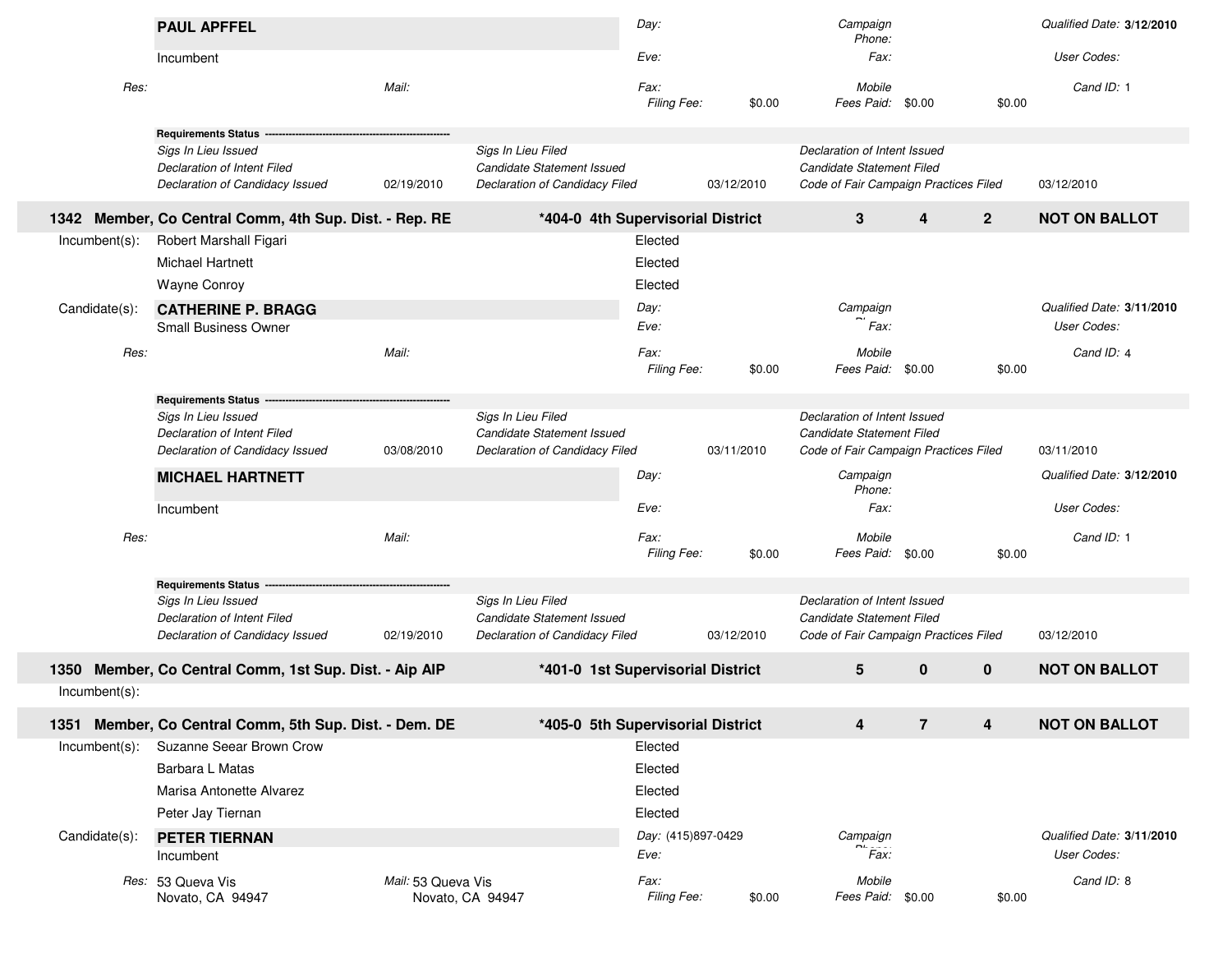|                  | <b>Requirements Status</b><br>Sigs In Lieu Issued<br>Declaration of Intent Filed<br>Declaration of Candidacy Issued<br><b>LEON FLOYD CALKINS</b> | 02/18/2010                                        | Sigs In Lieu Filed<br>Candidate Statement Issued<br>Declaration of Candidacy Filed | Day: (415)895-5025  | 03/11/2010 | Declaration of Intent Issued<br>Candidate Statement Filed<br>Code of Fair Campaign Practices Filed<br>Campaign<br>Phone: |                 |        | 03/11/2010<br>Qualified Date: 3/9/2010   |
|------------------|--------------------------------------------------------------------------------------------------------------------------------------------------|---------------------------------------------------|------------------------------------------------------------------------------------|---------------------|------------|--------------------------------------------------------------------------------------------------------------------------|-----------------|--------|------------------------------------------|
|                  | Retired                                                                                                                                          |                                                   |                                                                                    | Eve:                |            | Fax:                                                                                                                     |                 |        | User Codes:                              |
|                  | Res: 31 Pinheiro Cir Apt F10<br>Novato, CA 94945                                                                                                 | Mail: 31 Pinheiro Cir Apt F10<br>Novato, CA 94945 |                                                                                    | Fax:<br>Filing Fee: | \$0.00     | Mobile<br>Fees Paid: \$0.00                                                                                              |                 | \$0.00 | Cand ID: 1                               |
|                  | <b>Requirements Status</b>                                                                                                                       |                                                   |                                                                                    |                     |            |                                                                                                                          |                 |        |                                          |
|                  | Sigs In Lieu Issued<br>Declaration of Intent Filed<br>Declaration of Candidacy Issued                                                            | 02/16/2010                                        | Sigs In Lieu Filed<br>Candidate Statement Issued<br>Declaration of Candidacy Filed |                     | 02/23/2010 | Declaration of Intent Issued<br>Candidate Statement Filed<br>Code of Fair Campaign Practices Filed                       |                 |        | 02/23/2010                               |
|                  | <b>SUZANNE BROWN CROW</b>                                                                                                                        |                                                   |                                                                                    | Day:                |            | Campaign<br>Phone:                                                                                                       |                 |        | Qualified Date: 3/12/2010                |
|                  | Incumbent                                                                                                                                        |                                                   |                                                                                    | Eve:                |            | Fax:                                                                                                                     |                 |        | User Codes:                              |
| Res:             |                                                                                                                                                  | Mail:                                             |                                                                                    | Fax:<br>Filing Fee: | \$0.00     | Mobile<br>Fees Paid: \$0.00                                                                                              |                 | \$0.00 | Cand ID: 4                               |
|                  | <b>Requirements Status</b>                                                                                                                       |                                                   |                                                                                    |                     |            |                                                                                                                          |                 |        |                                          |
|                  | Sigs In Lieu Issued<br>Declaration of Intent Filed<br>Declaration of Candidacy Issued                                                            | 02/18/2010                                        | Sigs In Lieu Filed<br>Candidate Statement Issued<br>Declaration of Candidacy Filed |                     | 03/12/2010 | Declaration of Intent Issued<br>Candidate Statement Filed<br>Code of Fair Campaign Practices Filed                       |                 |        | 03/12/2010                               |
|                  | <b>BARBARA L. MATAS</b>                                                                                                                          |                                                   |                                                                                    | Day: (415)244-8597  |            | Campaign                                                                                                                 |                 |        | Qualified Date: 3/12/2010                |
|                  | <b>Registered Nurse</b>                                                                                                                          |                                                   |                                                                                    | Eve:                |            | Phone:<br>Fax:                                                                                                           |                 |        | User Codes:                              |
|                  | Res: 23 Sequoia Glen Ln<br>Novato, CA 94947                                                                                                      | Mail: 23 Sequoia Glen Ln<br>Novato, CA 94947      |                                                                                    | Fax:<br>Filing Fee: | \$0.00     | Mobile<br>Fees Paid: \$0.00                                                                                              |                 | \$0.00 | Cand ID: 2                               |
|                  | <b>Requirements Status</b>                                                                                                                       |                                                   |                                                                                    |                     |            |                                                                                                                          |                 |        |                                          |
|                  | Sigs In Lieu Issued<br>Declaration of Intent Filed<br>Declaration of Candidacy Issued                                                            | 02/16/2010                                        | Sigs In Lieu Filed<br>Candidate Statement Issued<br>Declaration of Candidacy Filed |                     | 03/12/2010 | Declaration of Intent Issued<br>Candidate Statement Filed<br>Code of Fair Campaign Practices Filed                       |                 |        | 03/12/2010                               |
|                  | 1352 Member, Co Central Comm, 5th Sup. Dist. - Rep. RE                                                                                           |                                                   | *405-0 5th Supervisorial District                                                  |                     |            | 5                                                                                                                        | 5               | 5      | <b>NOT ON BALLOT</b>                     |
| $Incumbent(s)$ : | Frank A Tallarida                                                                                                                                |                                                   |                                                                                    | Elected             |            |                                                                                                                          |                 |        |                                          |
|                  | Carlos Enrique Martinez                                                                                                                          |                                                   |                                                                                    | Elected             |            |                                                                                                                          |                 |        |                                          |
|                  | Roland Denton Underhill                                                                                                                          |                                                   |                                                                                    | Elected             |            |                                                                                                                          |                 |        |                                          |
|                  | Susan Gordon Miller                                                                                                                              |                                                   |                                                                                    | Elected             |            |                                                                                                                          |                 |        |                                          |
|                  | Victor Manuel Aguila                                                                                                                             |                                                   |                                                                                    | Elected             |            |                                                                                                                          |                 |        |                                          |
|                  | Partisan COUNTY COMMITTEE Member, County Central Committee 5th Supervisorial District - Rep                                                      |                                                   |                                                                                    |                     |            |                                                                                                                          |                 |        |                                          |
|                  | 1352 Member, Co Central Comm, 5th Sup. Dist. - Rep. RE                                                                                           |                                                   |                                                                                    |                     |            | ${\bf 5}$                                                                                                                | $5\phantom{.0}$ | 5      | <b>NOT ON BALLOT</b>                     |
| Candidate(s):    | <b>FRANK TALLARIDA</b><br>Incumbent                                                                                                              |                                                   |                                                                                    | Day:<br>Eve:        |            | Campaign<br>$r_{\text{Fax:}}$                                                                                            |                 |        | Qualified Date: 3/11/2010<br>User Codes: |
| Res:             |                                                                                                                                                  | Mail:                                             |                                                                                    | Fax:<br>Filing Fee: | \$0.00     | Mobile<br>Fees Paid: \$0.00                                                                                              |                 | \$0.00 | Cand ID: 3                               |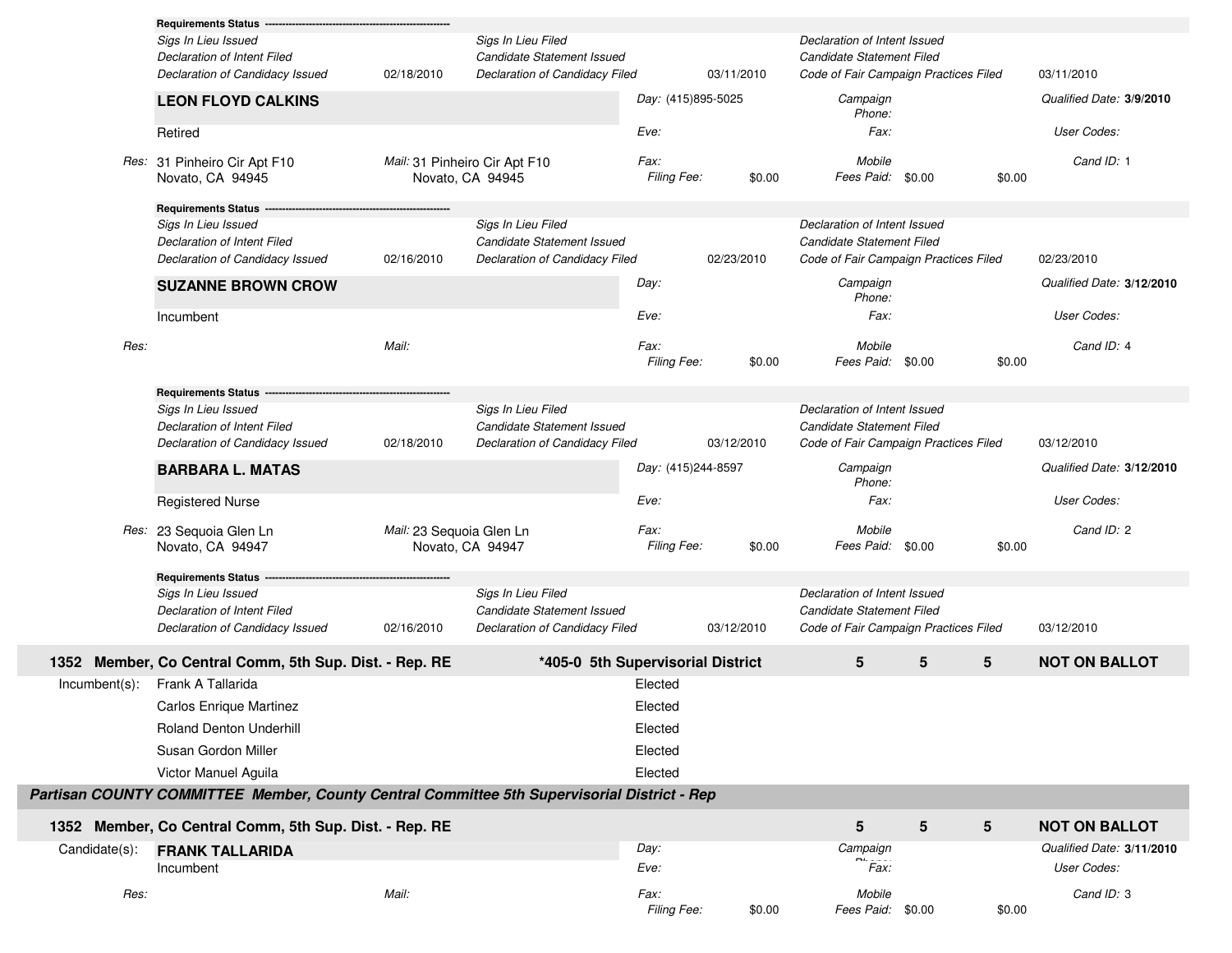| Incumbent(s): |                                                                                                                     |                          |                                                                                           |                            |                          |                                                                                                    |                  |        |                                         |
|---------------|---------------------------------------------------------------------------------------------------------------------|--------------------------|-------------------------------------------------------------------------------------------|----------------------------|--------------------------|----------------------------------------------------------------------------------------------------|------------------|--------|-----------------------------------------|
|               | 1360 Member, Co Central Comm, 2nd Sup. Dist. - Aip AIP                                                              |                          | *402-0 2nd Supervisorial District                                                         |                            |                          | 6                                                                                                  | 0<br>$\mathbf 0$ |        | <b>NOT ON BALLOT</b>                    |
|               | <b>Requirements Status</b><br>Sigs In Lieu Issued<br>Declaration of Intent Filed<br>Declaration of Candidacy Issued | 02/23/2010               | Sigs In Lieu Filed<br>Candidate Statement Issued<br><b>Declaration of Candidacy Filed</b> |                            | 03/09/2010               | Declaration of Intent Issued<br>Candidate Statement Filed<br>Code of Fair Campaign Practices Filed |                  |        | 03/09/2010                              |
|               | Res: 144 Chapel Hill Rd<br>Novato, CA 94949                                                                         | Mail: 144 Chapel Hill Rd | Novato, CA 94949                                                                          | Fax:<br>Filing Fee:        | \$0.00                   | Mobile<br>Fees Paid: \$0.00                                                                        |                  | \$0.00 | Cand ID: 2                              |
|               | <b>Business Owner/Recruiter</b>                                                                                     |                          |                                                                                           | Eve:                       |                          | Fax:                                                                                               |                  |        | User Codes:                             |
|               | <b>PAUL K. HERRERIAS</b>                                                                                            |                          |                                                                                           | Day:                       |                          | Campaign<br>Phone:                                                                                 |                  |        | Qualified Date: 3/9/2010                |
|               | Declaration of Candidacy Issued                                                                                     | 03/02/2010               | Declaration of Candidacy Filed                                                            |                            | 03/09/2010               | Code of Fair Campaign Practices Filed                                                              |                  |        | 03/09/2010                              |
|               | <b>Requirements Status -</b><br>Sigs In Lieu Issued<br>Declaration of Intent Filed                                  |                          | Sigs In Lieu Filed<br>Candidate Statement Issued                                          |                            |                          | Declaration of Intent Issued<br>Candidate Statement Filed                                          |                  |        |                                         |
| Res:          |                                                                                                                     | Mail:                    |                                                                                           | Fax:<br><b>Filing Fee:</b> | \$0.00                   | Mobile<br>Fees Paid: \$0.00                                                                        |                  | \$0.00 | Cand ID: 4                              |
|               | Incumbent                                                                                                           |                          |                                                                                           | Eve:                       |                          | Fax:                                                                                               |                  |        | User Codes:                             |
|               | <b>SUSAN GORDON MILLER</b>                                                                                          |                          |                                                                                           | Day:                       |                          | Campaign<br>Phone:                                                                                 |                  |        | Qualified Date: 3/9/2010                |
|               | Declaration of Candidacy Issued                                                                                     | 03/04/2010               | Declaration of Candidacy Filed                                                            |                            | 03/11/2010               | Code of Fair Campaign Practices Filed                                                              |                  |        | 03/11/2010                              |
|               | <b>Requirements Status -</b><br>Sigs In Lieu Issued<br><b>Declaration of Intent Filed</b>                           |                          | Sigs In Lieu Filed<br>Candidate Statement Issued                                          |                            |                          | Declaration of Intent Issued<br>Candidate Statement Filed                                          |                  |        |                                         |
|               |                                                                                                                     |                          |                                                                                           | Filing Fee:                | \$0.00                   | Fees Paid:                                                                                         | \$0.00           | \$0.00 |                                         |
| Res:          |                                                                                                                     | Mail:                    |                                                                                           | Fax:                       |                          | Mobile                                                                                             |                  |        | Cand ID: 5                              |
|               | <b>ROLAND D. UNDERHILL</b><br>Incumbent                                                                             |                          |                                                                                           | Day:<br>Eve:               |                          | Campaign<br>Phone:<br>Fax:                                                                         |                  |        | User Codes:                             |
|               | Declaration of Candidacy Issued                                                                                     | 02/23/2010               | Declaration of Candidacy Filed                                                            |                            | 03/08/2010               | Code of Fair Campaign Practices Filed                                                              |                  |        | 03/08/2010<br>Qualified Date: 3/11/2010 |
|               | <b>Requirements Status</b><br>Sigs In Lieu Issued<br>Declaration of Intent Filed                                    |                          | Sigs In Lieu Filed<br>Candidate Statement Issued                                          |                            |                          | Declaration of Intent Issued<br>Candidate Statement Filed                                          |                  |        |                                         |
|               |                                                                                                                     |                          | Novato CA 94949                                                                           |                            | Email: aguilav@yahoo.com |                                                                                                    |                  |        |                                         |
|               | Res: 1458 Cambridge St<br>Novato, CA 94947                                                                          | Mail: Pmb 230            | 530 Alameda Del Prado                                                                     | Fax:<br>Filing Fee:        | \$0.00                   | Mobile<br>Fees Paid: \$0.00                                                                        |                  | \$0.00 | Cand ID: 1                              |
|               | Incumbent                                                                                                           |                          |                                                                                           | Eve:                       |                          | Fax:                                                                                               |                  |        | User Codes:                             |
|               | <b>VICTOR AGUILA</b>                                                                                                |                          |                                                                                           | Day: (415)717-0248         |                          | Campaign<br>Phone:                                                                                 |                  |        | Qualified Date: 3/11/2010               |
|               | Declaration of Candidacy Issued                                                                                     | 03/01/2010               | Declaration of Candidacy Filed                                                            |                            | 03/11/2010               | Code of Fair Campaign Practices Filed                                                              |                  |        | 03/11/2010                              |
|               | Sigs In Lieu Issued<br>Declaration of Intent Filed                                                                  |                          | Sigs In Lieu Filed<br>Candidate Statement Issued                                          |                            |                          | Declaration of Intent Issued<br>Candidate Statement Filed                                          |                  |        |                                         |
|               | <b>Requirements Status</b>                                                                                          |                          |                                                                                           |                            |                          |                                                                                                    |                  |        |                                         |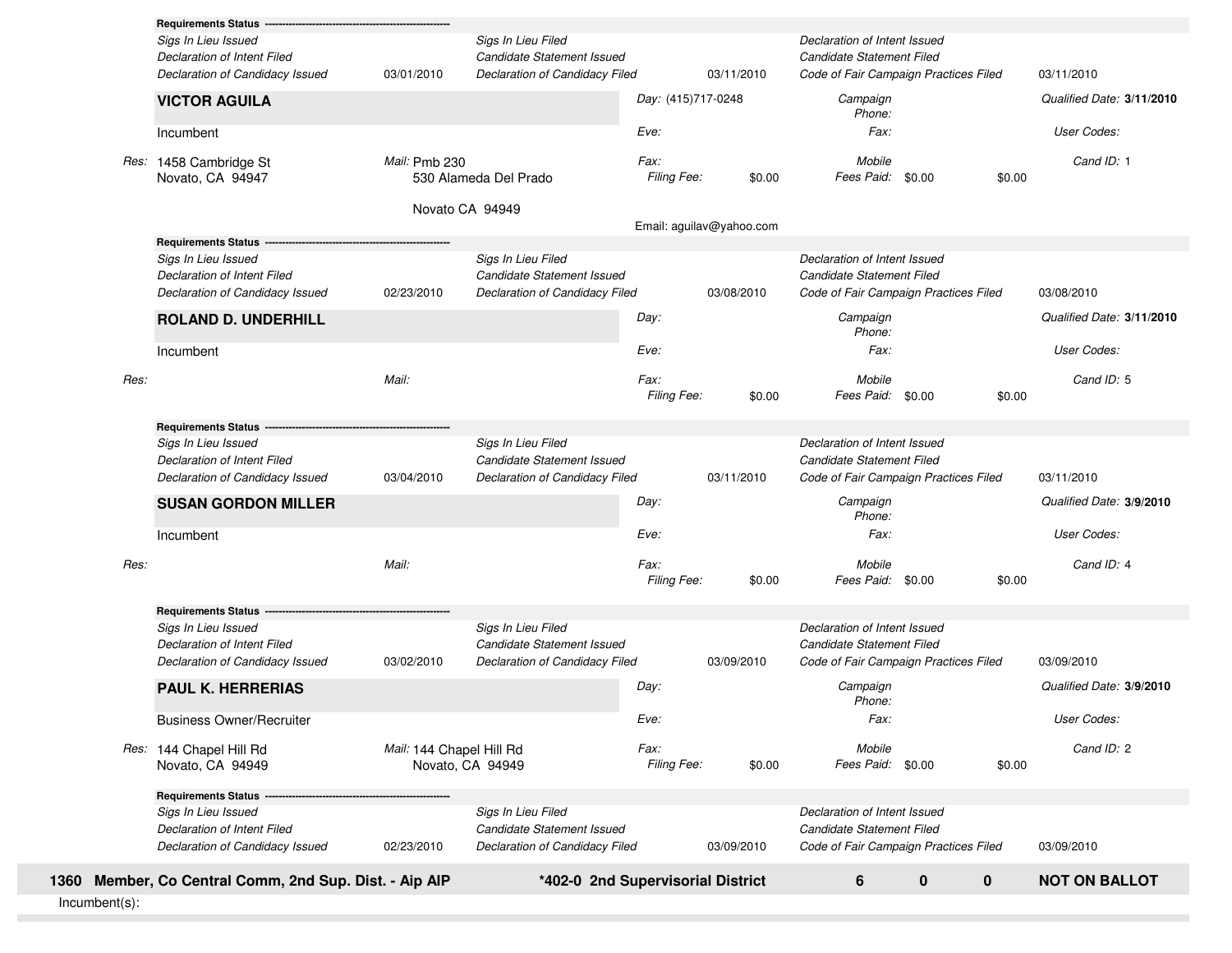| 1360                                | Member, Co Central Comm, 2nd Sup. Dist. - Aip AIP               |                               | *402-0 2nd Supervisorial District       |                      |            | 6                                     | $\bf{0}$       | $\bf{0}$     | <b>NOT ON BALLOT</b>      |
|-------------------------------------|-----------------------------------------------------------------|-------------------------------|-----------------------------------------|----------------------|------------|---------------------------------------|----------------|--------------|---------------------------|
| 1370                                | Member, Co Central Comm, 3rd Sup. Dist. - Aip AIP               |                               | *403-0 3rd Supervisorial District       |                      |            | 5                                     | $\bf{0}$       | $\mathbf 0$  | <b>NOT ON BALLOT</b>      |
| $Incumbent(s)$ :                    |                                                                 |                               |                                         |                      |            |                                       |                |              |                           |
|                                     |                                                                 |                               |                                         |                      |            |                                       |                |              |                           |
|                                     | 1380 Member, Co Central Comm, 4th Sup. Dist. - Aip AIP          |                               | *404-0 4th Supervisorial District       |                      |            | 4                                     | $\bf{0}$       | $\bf{0}$     | <b>NOT ON BALLOT</b>      |
| $Incumbent(s)$ :                    |                                                                 |                               |                                         |                      |            |                                       |                |              |                           |
|                                     | 1390 Member, Co Central Comm, 5th Sup. Dist. - Aip AIP          |                               | *405-0 5th Supervisorial District       |                      |            | 6                                     | $\bf{0}$       | $\bf{0}$     | <b>NOT ON BALLOT</b>      |
| $Incumbent(s)$ :                    |                                                                 |                               |                                         |                      |            |                                       |                |              |                           |
| $\star$<br>2001                     | Judge, Sup Ct Ofc No. 4                                         |                               | *0-0 County Of Marin                    |                      |            | $\mathbf{1}$                          | 1              | $\mathbf{1}$ | <b>NOT ON BALLOT</b>      |
| $Incumbent(s)$ :                    | <b>Andrew Edward Sweet</b>                                      |                               |                                         | Elected              |            |                                       |                |              |                           |
| Candidate(s):                       | <b>ANDREW E. SWEET</b>                                          |                               |                                         | Day: (415)444-7282   |            | Campaign                              |                |              | Qualified Date: 3/10/2010 |
|                                     | Marin Superior Court Judge                                      |                               |                                         | Eve:                 |            | Fax                                   |                |              | User Codes:               |
|                                     | Res: Verified                                                   | Mail: 3501 Civic Center Drive |                                         | Fax:                 |            | Mobile                                |                |              | Cand ID: 1                |
|                                     |                                                                 |                               | San Rafael, CA 94903                    | Filing Fee:          | \$1,787.89 | Fees Paid: \$1,787.89                 |                | \$0.00       |                           |
|                                     | <b>Requirements Status</b>                                      |                               |                                         |                      |            |                                       |                |              |                           |
|                                     | Sigs In Lieu Issued                                             |                               | Sigs In Lieu Filed                      |                      |            | Declaration of Intent Issued          |                |              | 02/01/2010                |
|                                     | Declaration of Intent Filed                                     | 02/01/2010                    | Candidate Statement Issued              |                      |            | Candidate Statement Filed             |                |              |                           |
|                                     | Declaration of Candidacy Issued                                 | 02/16/2010                    | Declaration of Candidacy Filed          |                      | 03/10/2010 | Code of Fair Campaign Practices Filed |                |              | 03/10/2010                |
| $\star$<br>2004                     | Judge, Sup Ct Ofc No. 1                                         |                               | *0-0 County Of Marin                    |                      |            | $\mathbf{1}$                          | $\overline{2}$ | $\mathbf{1}$ | <b>NOT ON BALLOT</b>      |
| $Incumbent(s)$ :                    | Michael B Dufficy                                               |                               |                                         | Elected              |            |                                       |                |              |                           |
| Candidate(s):                       | <b>ROY O. CHERNUS</b>                                           |                               |                                         | Day: (415)444-7256   |            | Campaign                              |                |              | Qualified Date: 3/2/2010  |
|                                     | <b>Superior Court Commissioner</b>                              |                               |                                         | Eve:                 |            | Fax:                                  |                |              | User Codes:               |
|                                     | Res: Verified                                                   | Mail: 3501 Civic Center Drive |                                         | Fax:                 |            | Mobile                                |                |              | Cand ID: 2                |
|                                     |                                                                 |                               | San Rafael, CA 94903                    | Filing Fee:          | \$1,787.89 | Fees Paid: \$1,787.89                 |                | \$0.00       |                           |
|                                     |                                                                 |                               |                                         |                      |            |                                       |                |              |                           |
|                                     | <b>Requirements Status</b><br>Sigs In Lieu Issued               |                               | Sigs In Lieu Filed                      |                      |            | Declaration of Intent Issued          |                |              | 02/01/2010                |
|                                     | Declaration of Intent Filed                                     | 02/01/2010                    | Candidate Statement Issued              |                      |            | Candidate Statement Filed             |                |              |                           |
|                                     | Declaration of Candidacy Issued                                 | 08/18/2010                    | Declaration of Candidacy Filed          |                      | 03/02/2010 | Code of Fair Campaign Practices Filed |                |              | 03/02/2010                |
|                                     | 2102 Judge, Sup Ct Ofc No. 2                                    |                               | *0-0 County Of Marin                    |                      |            | $\mathbf{1}$                          | $\mathbf{1}$   | $\mathbf{1}$ | <b>NOT ON BALLOT</b>      |
| $Incumbent(s)$ :                    | Faye D Opal                                                     |                               |                                         | Elected              |            |                                       |                |              |                           |
| Candidate(s):                       | <b>FAYE D'OPAL</b>                                              |                               |                                         | Day: (415)444-7257   |            | Campaign                              |                |              | Qualified Date: 3/11/2010 |
|                                     | Marin Superior Court Judge                                      |                               |                                         | Eve:                 |            | Fax:                                  |                |              | User Codes:               |
|                                     | Res: Verified                                                   | Mail: 3501 Civic Center Drive | San Rafael, CA 94903                    | Fax:<br>Filing Fee:  | \$1,787.89 | Mobile<br>Fees Paid: \$1,787.89       |                | \$0.00       | Cand ID: 1                |
|                                     | <b>Requirements Status</b>                                      |                               |                                         |                      |            |                                       |                |              |                           |
|                                     | Sigs In Lieu Issued                                             |                               | Sigs In Lieu Filed                      |                      |            | Declaration of Intent Issued          |                |              | 02/02/2010                |
|                                     | Declaration of Intent Filed                                     | 02/02/2010                    | Candidate Statement Issued              |                      |            | Candidate Statement Filed             |                |              |                           |
|                                     | Declaration of Candidacy Issued                                 | 02/17/2010                    | Declaration of Candidacy Filed          |                      | 03/11/2010 | Code of Fair Campaign Practices Filed |                |              | 03/11/2010                |
| $\star$<br>6041<br>$Incumbent(s)$ : | Director, Short Term, Almonte Sanitary Dist<br>Lewis Dale Kious |                               | <b>SA04-0 Almonte Sanitary District</b> | Appointed to Vacancy |            | $\mathbf{1}$                          | $\mathbf{1}$   | $\mathbf{1}$ | <b>NOT ON BALLOT</b>      |